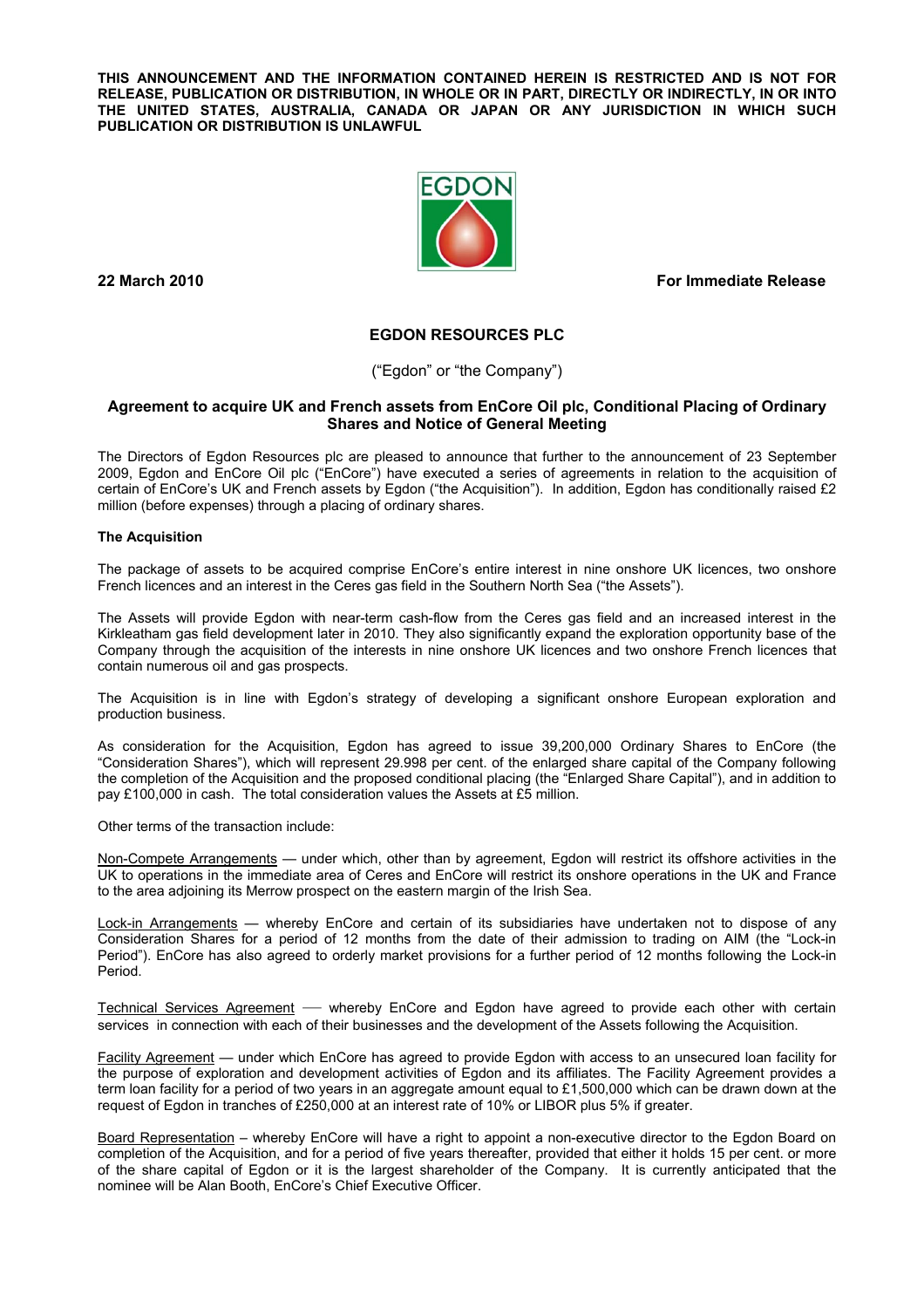The transfer to Egdon of EnCore's UK onshore licences and interest in Ceres is subject to the usual regulatory approvals from the Department of Energy and Climate Change (DECC), and approval from the joint venture partners on each licence. In addition French regulatory consent will be required for the sale of the subsidiary holding Encore's French licences.

## **The Placing**

The Company is pleased to announce the conditional placing of 16,000,000 Ordinary Shares at a price of 12.5 pence per Ordinary Share with institutional and other investors to raise £2 million before costs.

The proceeds of the Placing will be used to fund the additional near-term commitments associated with developing the enlarged Egdon business. This will include, but not be limited to, the development of the Kirkleatham gas field, the drilling of wells at Markwells Wood and Havant, and advancing evaluation of all other new and existing opportunities.

The Placing also ensures that EnCore's shareholding in Egdon will be below 30 per cent. at completion.

Application will be made to the London Stock Exchange for the Placing Shares to be admitted to trading on AIM. Subject to, amongst other things, the resolutions to be proposed at the General Meeting being passed by the requisite majorities at the General Meeting, it is expected that admission of the Placing Shares will become effective, and that trading in the Placing Shares will commence on AIM at 8.00 a.m. on 7 April 2010.

# **General Meeting and Circular**

The Acquisition and the Placing are conditional upon, amongst other things, Resolutions being passed by the requisite majorities required at a General Meeting of the Company to be held at 10.00 a.m. on 6 April 2010 at the offices of Norton Rose LLP at 3 More London Riverside, London SE1 2AQ.

Resolutions will be proposed to approve the Acquisition and the Placing and to authorise the Directors to allot and issue shares in connection with the Placing and the Acquisition.

Resolutions will also be proposed to replace the general allotment and disapplication of pre-emption right authorities that were granted at the last AGM of the Company on 3 December 2009, taking into account the Enlarged Share Capital.

The full text of the Resolutions is set out in the Notice of General Meeting which will be circulated to shareholders today. A full copy of the circular will also be available for download on the Egdon Resources plc website (www.egdon-resources.com).

## **Share Capital**

On Admission of the Placing Shares, expected on 7 April 2010 the number of shares in issue will total 91,475,774. On completion of the Acquisition and issue of the Consideration Shares the number of shares in issue will total 130,675,774.

Commenting on today's announcement, Mark Abbott, Managing Director of Egdon said:

*"The acquisition of these assets from EnCore provides an excellent strategic fit with Egdon's existing portfolio and will result in an increase in near-term cash flow from the Ceres field, a more material interest in Egdon's operated Kirkleatham gas development and access to an expanded opportunity base in the UK and France from which to develop and grow our business over the coming years.* 

*To take advantage of the opportunities presented by this transaction it is essential that the Company is well capitalised and the additional funds available from the Placing and access to the £1.5 million loan facility provide the Company with additional short-term working capital until our revenue stream increases from the anticipated growth in production.* 

We welcome EnCore as a significant shareholder in the Company and look forward to working with the EnCore team in *developing the Assets of the enlarged Egdon."* 

Commenting on the transaction, Alan Booth, EnCore's Chief Executive Officer said:

*"Our shareholding in Egdon will place a tangible and transparent valuation on parts of our overlooked asset base. Egdon is an experienced and committed onshore player, and, as a result of this transaction, we believe that Egdon now*  has the capacity and resources to grow into a significant onshore E&P company. As Egdon's largest shareholder, *EnCore will continue to actively support and assist in Egdon's ambitious growth plans."*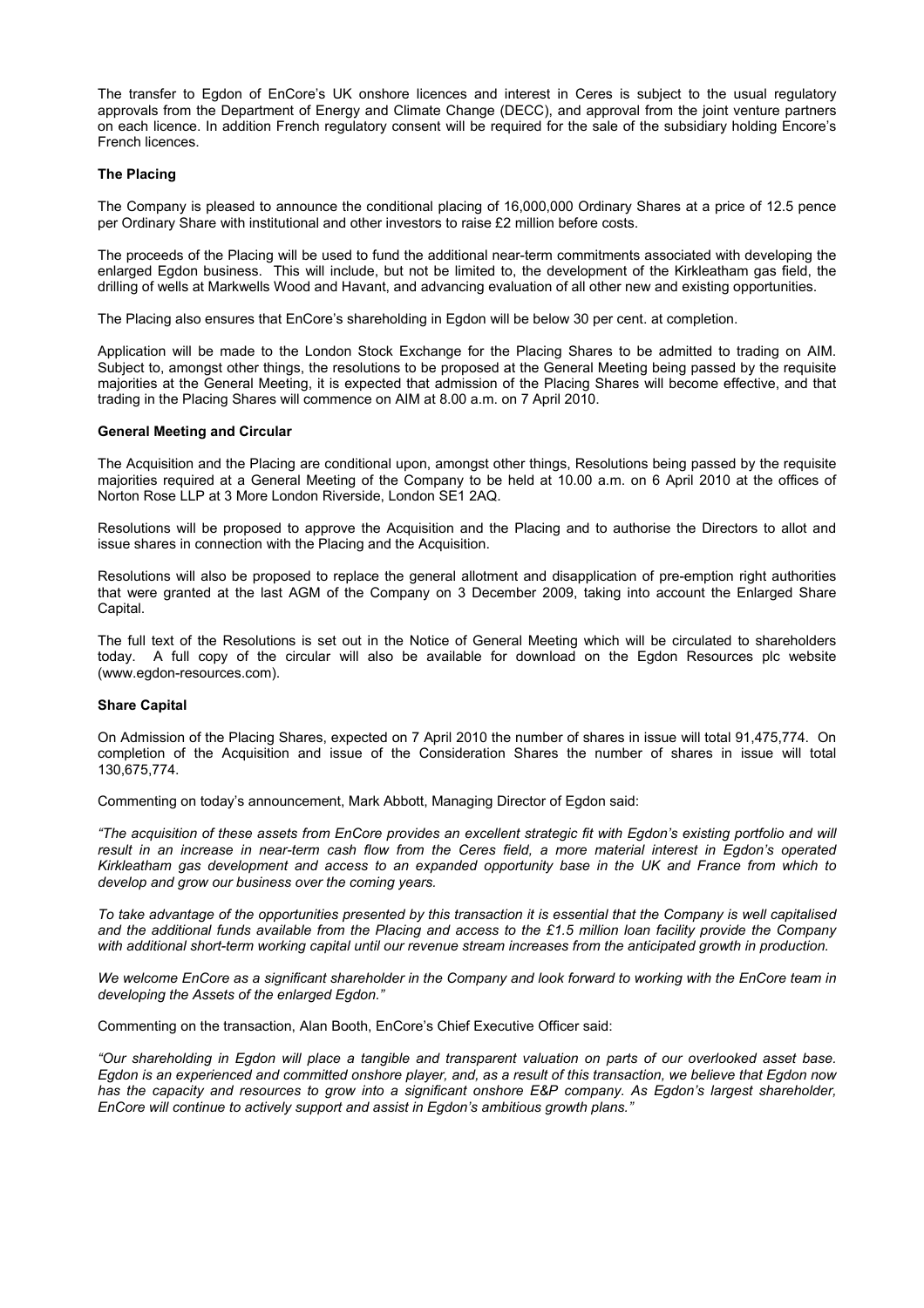|  |  |  | For further information please contact: |  |  |
|--|--|--|-----------------------------------------|--|--|
|--|--|--|-----------------------------------------|--|--|

| Egdon Resources plc<br>Mark Abbott, Managing Director                              | 01256 702292  |
|------------------------------------------------------------------------------------|---------------|
| <b>Buchanan Communications</b><br>Richard Darby, Miranda Higham, Ben Willey        | 020 7466 5000 |
| Nominated Adviser and Broker - Seymour Pierce<br>Jonathan Wright, Richard Redmayne | 020 7107 8000 |

# **Notes to Authors**

### **The EnCore Assets being Acquired:**

The package of assets to be acquired comprise EnCore's entire interests in nine UK onshore licences, two French onshore licences and the Ceres gas field in the Southern North Sea as summarised in the table and described in more detail below.

| Licence                           | Location   | Operator           | Encore % | Encore entity holding the asset |  |  |  |  |
|-----------------------------------|------------|--------------------|----------|---------------------------------|--|--|--|--|
| <b>ONSHORE UK</b>                 |            |                    |          |                                 |  |  |  |  |
| PEDL068                           | Cleveland  | Egdon              | 20%      | EnCore Petroleum Limited        |  |  |  |  |
| PEDL098                           | Wessex     | Northern Petroleum | 7.50%    | EnCore plc                      |  |  |  |  |
| PEDL <sub>125</sub>               | Weald      | Northern Petroleum | 10%      | EnCore plc                      |  |  |  |  |
| PEDL <sub>126</sub>               | Weald      | Northern Petroleum | 10%      | EnCore plc                      |  |  |  |  |
| PEDL <sub>154</sub>               | Weald      | Northern Petroleum | 10%      | EnCore plc                      |  |  |  |  |
| PEDL <sub>155</sub>               | Weald      | Northern Petroleum | 10%      | EnCore plc                      |  |  |  |  |
| PEDL256                           | Weald      | Northern Petroleum | 7.50%    | EnCore plc                      |  |  |  |  |
| PEDL240                           | Wessex     | Northern Petroleum | 7.50%    | EnCore plc                      |  |  |  |  |
| PEDL253                           | Humber     | Encore             | 60%      | Encore Petroleum Limited        |  |  |  |  |
| <b>SOUTHERN NORTH SEA ("SNS")</b> |            |                    |          |                                 |  |  |  |  |
| 47/9c                             | <b>SNS</b> | Venture            | 5%       | EnCore (NNS) Limited            |  |  |  |  |
| 47/9c                             | <b>SNS</b> | Venture            | 5%       | EnCore Petroleum Limited        |  |  |  |  |
| <b>ONSHORE FRANCE</b>             |            |                    |          |                                 |  |  |  |  |

#### **Southern North Sea:**

# **P.1241:** *Ceres gas field*

The key asset in the package is a 10 per cent. interest in the producing Ceres gas field located in licence P.1241 (Block 47/9c) in the Southern North Sea. This will be acquired as an asset purchase from two EnCore subsidiaries: 5 per cent. from EnCore Petroleum Limited and 5 per cent. from EnCore (NNS) Limited.

Mairy Paris Basin Lundin 30% EnCore (E&P) Limited Nimes SE Basin Recore 100% Encore E&P) Limited

The field is operated by Venture Production Company (North Sea) Limited ("Venture"), which is a subsidiary of Centrica plc.

The Ceres gas field was discovered in 1982 when well 47/9b-4 encountered gas bearing Lower Permian Rotliegend sandstone which tested at low gas rates resulting in the well being abandoned. The 47/9c-11 appraisal well drilled in 2008 encountered a 36.6 metres gas column in the same sands and was sidetracked (47/9c-11x), with a 1725 metre long horizontal section drilled through both Rotliegend sandstone and the underlying non-reservoir Carboniferous succession. The well tested at a maximum rate of nearly 40 MMscf/d before being suspended as a producer.

The Ceres field development is a single well sub-sea tie-back via the Mercury platform and then via the Neptune and Cleeton platforms to the Dimlington onshore terminal. The field is being developed in conjunction with the nearby Eris Field also operated by Venture.

All tie-in work has been completed and first gas from Ceres is anticipated in the near future.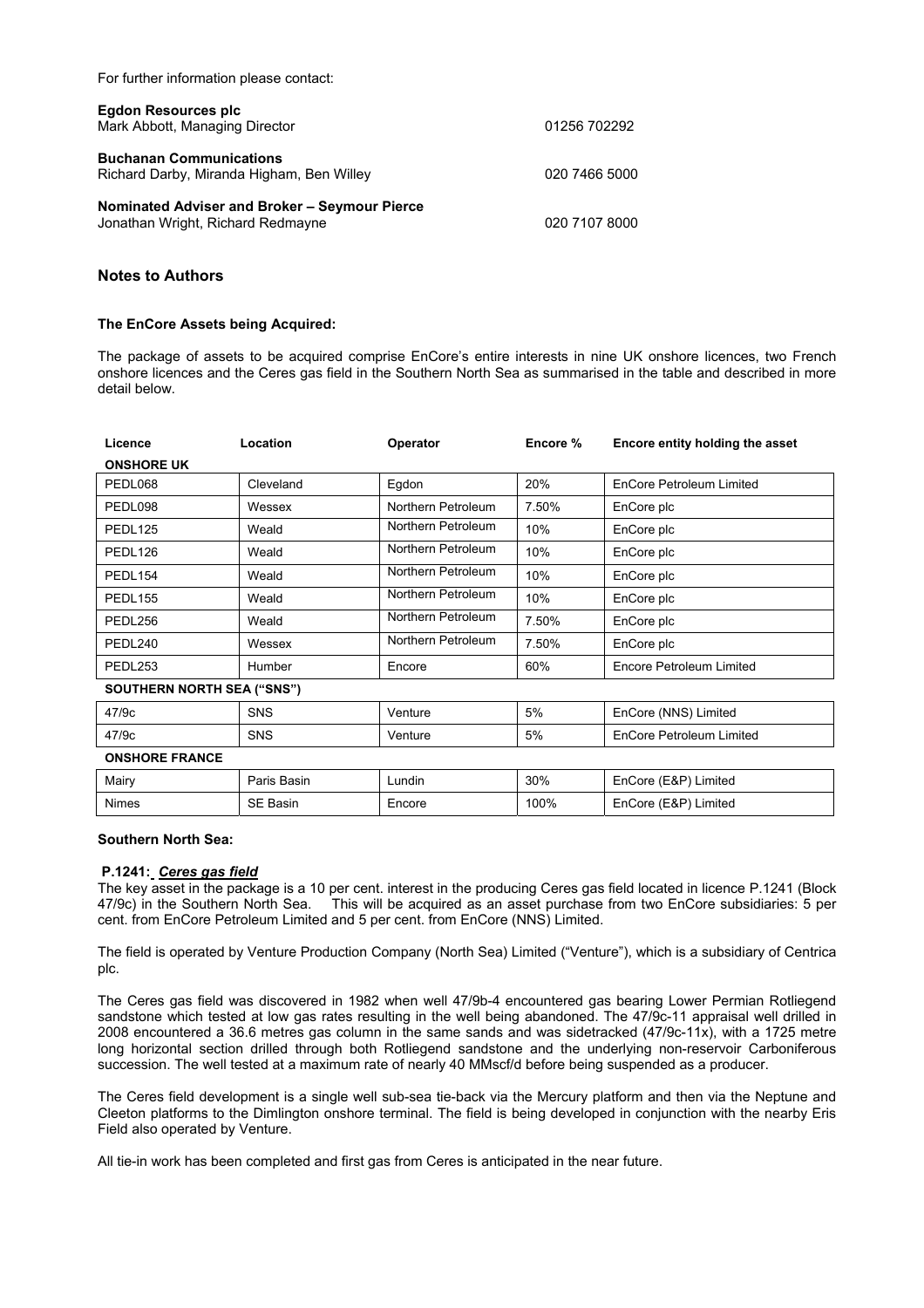## *Back-out arrangements*

During the first years of production the Ceres (and Eris) field owners will allocate ("back-out") a proportion of field production to the Mercury and Neptune owners capacity, production of which is being displaced by Ceres and Eris. This gas will be recovered later in the fields' life once production from Ceres and Eris has started to decline.

Attributable Ceres production after back-out is expected to be around 12 MMscf/d during the remainder of 2010 (1.2 MMscf/d net Egdon or around 200 boepd).

#### *Corsair Reassignment*

The 5 per cent. EnCore (NNS) Limited interest was acquired via a farm-in agreement with Corsair Petroleum (Southern North Sea) Limited ("Corsair"). Under the reassignment provisions of this agreement, Corsair will assume a 5 per cent. interest in the licence from EnCore once the Carry Account balance is nil. The Carry Account comprises all costs incurred on the field compounded at an interest rate of 20 per cent. per annum less any revenues received. Corsair also has a right to acquire the 5 per cent. interest by repaying in cash the balance on the Carry Account at any time, with a premium. The EnCore Petroleum Limited interest is unencumbered.

#### **UK Onshore:**

## **PEDL068:**

Egdon will acquire an additional 20 per cent. in licence PEDL068 (Egdon currently operates with a 20 per cent. interest) which contains the Kirkleatham gas field development and the Westerdale/Ralph Cross gas discovery.

# *Kirkleatham gas field*

The Kirkleatham gas field is a stratigraphically trapped gas accumulation discovered in 2006 with the drilling of the Kirkleatham-4 well which encountered a 19 metre gas column in the Permian age Cadeby Formation at a depth of 804.3 metres. A short-term test produced gas with minor amounts of H2S at rates of up to 5 MMscf/d. The well was completed as a future gas producer.

Planning consent was received for the Kirkleatham development in August 2009.

There is a significant range in potential gas in place owing to uncertainty over the distribution of the reservoir. Evaluation of this stratigraphically trapped gas accumulation by Egdon has indicated potential gas in place in the range 2 to 15.75 billion cubic feet of gas ("BScf"). The currently proven gas in place accessed by the Kirkleatham-4 well is 2 Bscf.

Commercial agreements were signed with Sembcorp Utilities (UK) Limited ("Sembcorp") in February 2010 to facilitate the development of the field. Under the terms of the Gas Sales Agreement all Kirkleatham gas will be sold to Sembcorp for use in a combined heat and power plant.

Potential exists to convert the depleted gas field into a gas storage facility conditional upon reservoir behaviour during production and obtaining all required consents. Sembcorp has been granted certain rights to participate in any future gas storage project.

The target for first gas is the start of the winter 2010 gas season. Egdon expects initial production to be around 5 MMscf/d (2 MMscf/d net Egdon or around 330 boepd).

### *Westerdale/Ralph Cross gas discovery*

Also in licence PEDL068 is the Westerdale/Ralph Cross gas discovery. Gas was discovered in the Ralph Cross-1 well drilled in 1966 which tested over 6 MMscf/d from an estimated 20.5 m gross gas column in limestones of the Upper Permian Zechstein Brotherton Formation. The well was abandoned due to water production following acidisation.

In 2006, the Westerdale-1 well evaluated a separate northerly part of the Westerdale/Ralph Cross structure and although gas was confirmed by testing in the Brotherton Formation and Carboniferous sandstone, the well was plugged and abandoned as only sub-commercial flow rates were achieved.

Further studies are being undertaken to determine the best method of commercialising the prospect. A planning application may be submitted in 2010 for further appraisal drilling on the structure.

## **PEDL253:** *Biscathorpe Prospect*

Egdon will acquire EnCore's 60 per cent. operated interest in Lincolnshire licence PEDL253 which contains the Biscathorpe Prospect. PEDL253 is located to the west of Egdon's Keddington producing oil field in PEDL005(remainder).

The Biscathorpe-1 well was drilled in 1987 by BP and encountered a 1.2 metre thick oil filled sandstone in the Carboniferous sequence. The sand was not tested. The prospect is mapped on good quality 3D seismic data recently reprocessed by EnCore. The Biscathorpe-1 well targeted a structural closure close to the crest. Elsewhere the sandstones are seen to thicken away from the crest and a future well on the prospect will target these areas of potentially thicker sands. In addition to structural closure Biscathorpe also has significant upside through stratigraphic trapping.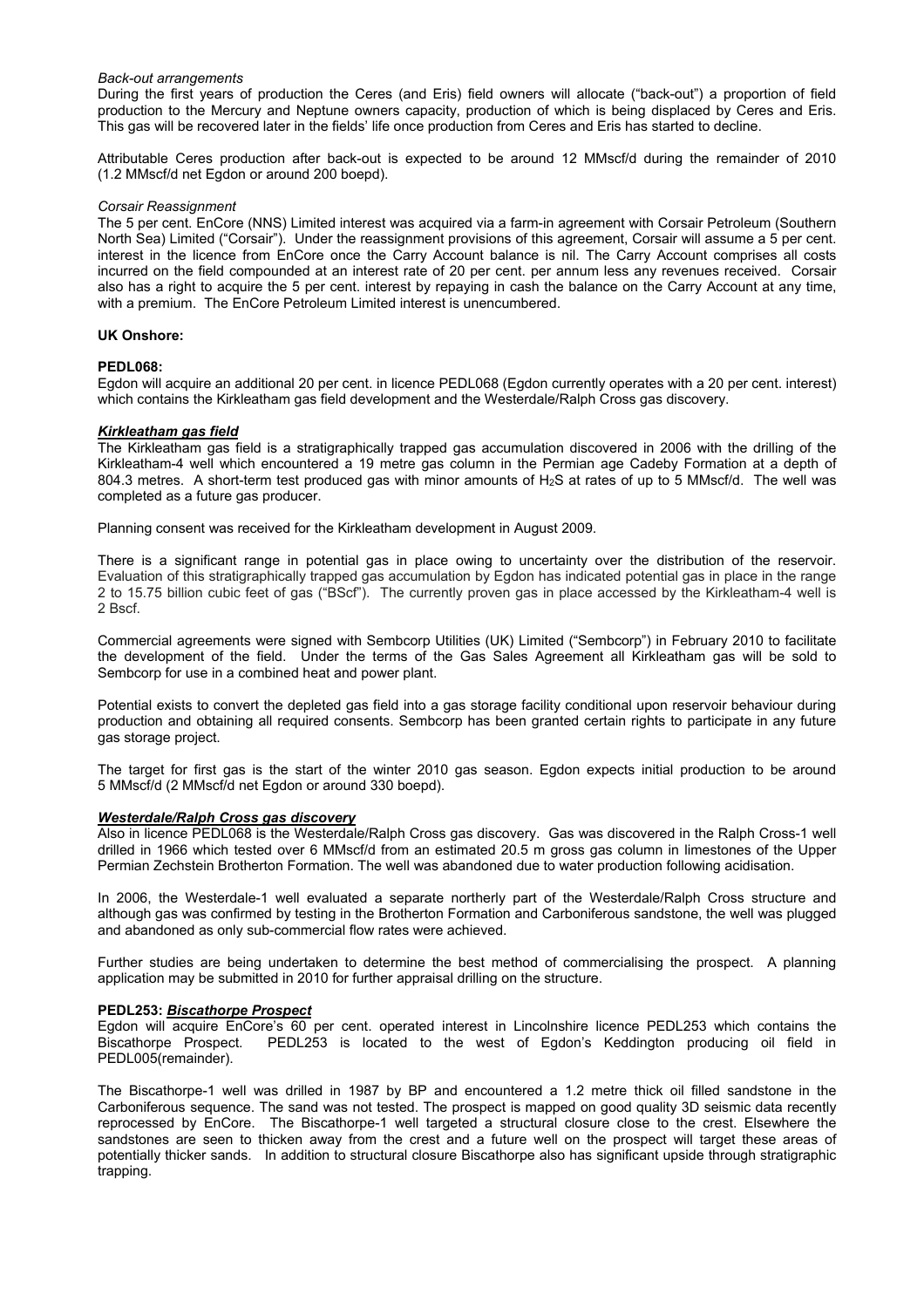A suitable drilling site is currently being sought and a planning application may be submitted later in 2010 with any well being drilled in 2011 conditional upon receipt of planning consent.

#### *Charnia Carried-Interest:*

PEDL253 is subject to a carried interest in respect of Charnia Resources Limited ("Charnia"). Under the terms of this agreement Charnia is carried through to first production and then have a right to back-in to the licence for 6 per cent. of EnCore's interest for a nominal consideration.

## *Montrose Carried Interest:*

EnCore have also agreed to carry Montrose Industries Limited ("Montrose") for 50 per cent. of their licence expenditure during the first two years of the licence up to a limit of £50,000. The majority of this expenditure has already been made.

### **PEDL126:** *Markwells Wood Prospect*

EnCore holds a 10 per cent. interest in Northern Petroleum Limited ("Northern Petroleum") operated licence PEDL126 in the Weald Basin.

The main prospect in the licence is the Markwells Wood Prospect which lies between the Horndean and the Singleton Oil Fields. The Markwells Wood prospect which is mapped on reprocessed 2D seismic data is interpreted by the operator to share a common oil water contact with the Horndean oil field. Planning consent is in place and a drill site has been constructed in readiness for the drilling of the Markwells Wood-1 well which the operator has programmed for the first half of 2010.

#### *Magellan Carried-interest:*

Under the terms of a farm-in agreement Egdon will carry Magellan Petroleum (N.T.) Pty Ltd ("Magellan") on a 2:1 basis on first well on the PEDL126 licence.

# **PEDL's155/256:** *Havant Prospect*

EnCore holds a 10 per cent. interest in PEDL155 and PEDL256 in the Weald Basin. Both licences are operated by Northern Petroleum.

The Havant Prospect straddles the PEDL155 and PEDL256 block boundary and lies approximately 4 kilometres south of the Horndean Oil Field. The prospect is mapped on reprocessed 2D seismic data. Planning consent is in place for the Havant-1 well and a drilling site is currently been prepared with the operator anticipating a well in the first half of 2010.

#### *Magellan Carried-interest:*

Under the terms of a farm-in agreement EnCore have agreed to carry Magellan on a 2:1 basis on first well on the PEDL155 licence.

## **PEDL125:** *Hedge End Prospect*

Egdon will acquire a 10 per cent. interest in Northern Petroleum operated licence PEDL125 in the west of the Weald Basin.

The main target in the licence is the Hedge End Prospect. The Hedge End-1 well drilled by Kelt in 1988 which is interpreted by the operator as having discovered an oil column in the Middle Jurassic Great Oolite Formation. The well was plugged and abandoned without testing due to poor hole conditions. Negotiations are ongoing to secure a drilling location in a built up area to appraise the Hedge End Prospect.

#### *Magellan Carried-interest:*

Under the terms of a farm-in agreement EnCore have agreed to carry Magellan on a 2:1 basis on first well on the PEDL125 licence.

#### **Other UK Licences:**

Egdon will acquire interests from EnCore by way of an asset acquisition in a further three licences within the Weald and Wessex Basins, all operated by Northern Petroleum (PEDL098 (7.5 per cent.), PEDL154 (10 per cent.) and PEDL240 (7.5 per cent.)).

## *Northern Petroleum Carried-interest:*

Under the terms of a farm-in agreement EnCore have agreed to carry Northern Petroleum on a 3:1 basis for their share of the first £500,000 of gross licence expenditure on PEDL 154. The majority of this expenditure has already been made. EnCore also has an option to increase their equity in the licence to 20 per cent. by carrying Northern Petroleum for additional 2:1 promote on any well in the licence.

#### **France:**

Egdon will acquire two permits in France via a company purchase of EnCore E&P Limited ("E&P"): a non operated interest in the Mairy Permit in the Eastern Paris Basin and an operated interest in the Nimes Permit in Southern France which is at an early stage of evaluation. The transfer of ownership to Egdon will be subject to the approval of the French Authorities. The acquisition of the nine onshore UK licences and the interest in the Ceres gas field are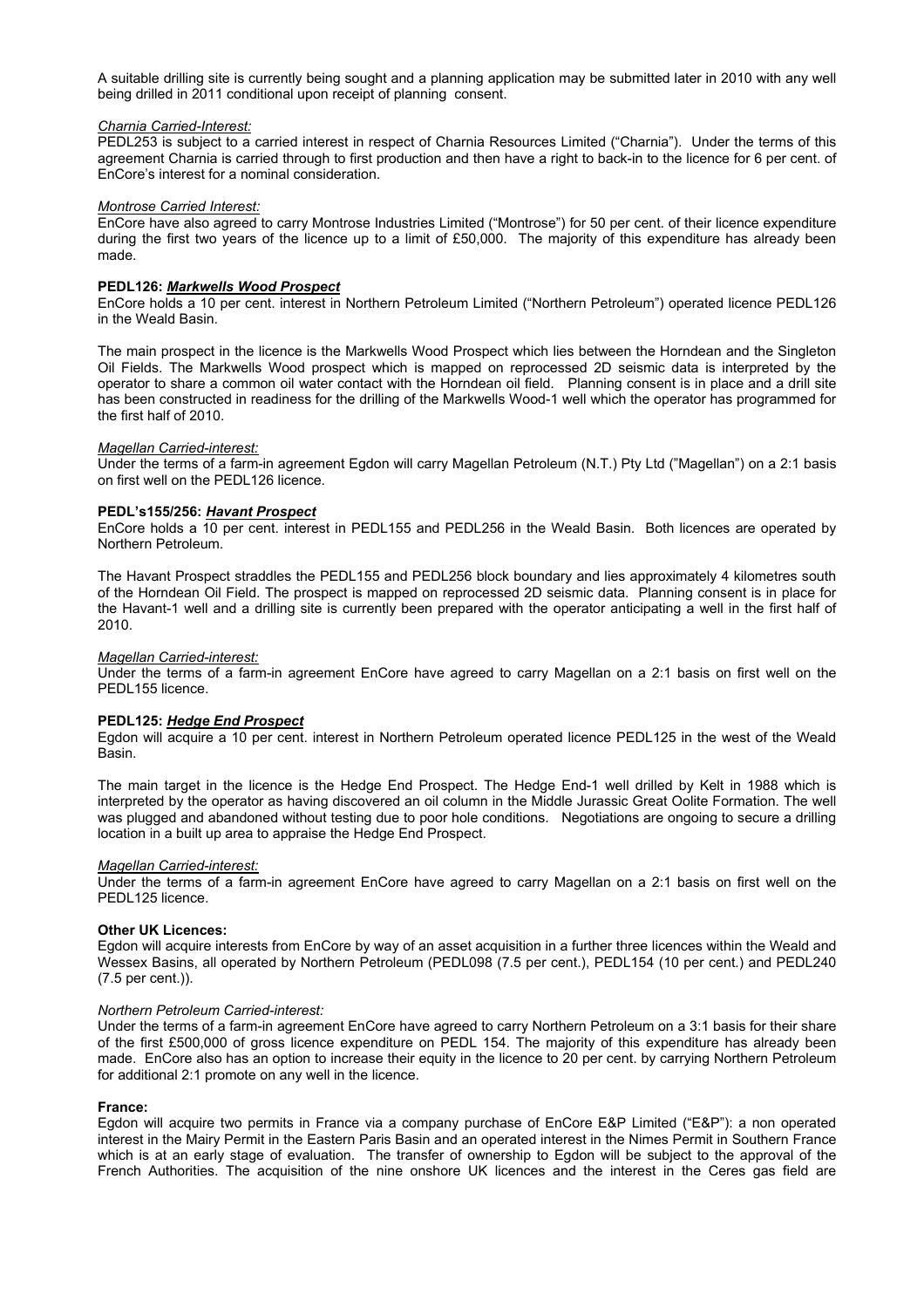conditional on each other but are not conditional on the acquisition of E&P taking place. As a result, the acquisition of E&P may complete at a later date to the other acquisitions.

#### **Mairy Permit:** *La Petite Pierriere Prospect*

EnCore currently holds a 30 per cent. interest in the Mairy Permit but has been advised that Lundin International Limited ("Lundin") wish to withdraw from the permit and as such EnCore along with Torreador Energy France Limited have agreed to increase their interests to 50 per cent, conditional upon approval from the French Authorities.

The Mairy Permit is located adjacent to the Donmartin, Lettree and Courdmanges oil fields. The now abandoned La Vieille Bord-1 well ("LVB-1") produced some 59,000 barrels of oil from Rhaetian sandstones over a period of 688 days before being shut in due to water influx following an increase in pump rates. The "La Petite Pierriere" ("LPP") Prospect is mapped on reprocessed 2D seismic data as the area up-dip of the LVB-1 well. An appraisal well is planned in 2011.

#### *Geoex-Eastern Royalty:*

EnCore's French Permits are subject to an overriding royalty in favour of Geoex-eastern ("Geoex") of 2.25 per cent. of EnCore's production in either licence up to the point where 200 per cent. of all expenditure is recovered by EnCore then a royalty of 4.5 per cent. is payable.

#### **Egdon Resources plc**

Egdon Resources plc (LSE: EDR) is an established UK-based exploration and production company primarily focused on onshore exploration and production in the hydrocarbon-producing basins of the UK and Europe.

Egdon currently holds interests in twenty four licences in the UK and France and has an active programme of exploration, appraisal and development within its balanced portfolio of oil and gas assets. Egdon is an approved operator in both the UK and France.

Egdon has production from the Keddington and Kirklington oil fields in the East Midlands and the Avington oil field in Hampshire. Further oil and gas production is anticipated from Eakring-Dukes Wood, Waddock Cross and Kirkleatham in 2010.

On completion of the EnCore transaction Egdon will have additional production from the Ceres gas field and a significantly expanded acreage position with a total of thirty licences in the UK onshore, one offshore UK and five permits in France (plus two pending award).

Egdon Resources plc listed on AIM in January 2008, following the demerger of its gas storage business, Portland Gas plc (now renamed Infrastrata plc). The pre-demerged business was formed in 1997 and listed on AIM in December 2004.

www.egdon-resources.com

# **EnCore Oil plc**

EnCore Oil plc (LSE: EO.) is an oil and gas exploration and production (E&P) company quoted on AIM.

It is not the Company's aim to build a full cycle E&P company. The principal strategy is to create shareholder value through the successful exploration and appraisal of prospects and discoveries. The Company will seek to monetise or exchange the asset at the appropriate point in its life cycle and return value directly to shareholders wherever possible.

EnCore has an experienced and proven management team, a number of whom were responsible for the discovery of the Buzzard field in the UK North Sea, which currently produces over 10 per cent. of the UK's total oil production.

All EnCore's commercial and material technical evaluations are undertaken in-house by the EnCore team. This brings both continuity to the management and development of the assets and an ownership that is vital to unearth the best and most creative new ideas and opportunities.

#### www.encoreoil.co.uk

In accordance with the AIM Rules – Note for Mining and Oil and Gas Companies, the information contained in this announcement has been reviewed and signed off by the Managing Director of Egdon Resources plc Mark Abbott, a Geoscientist with over 23 years experience.